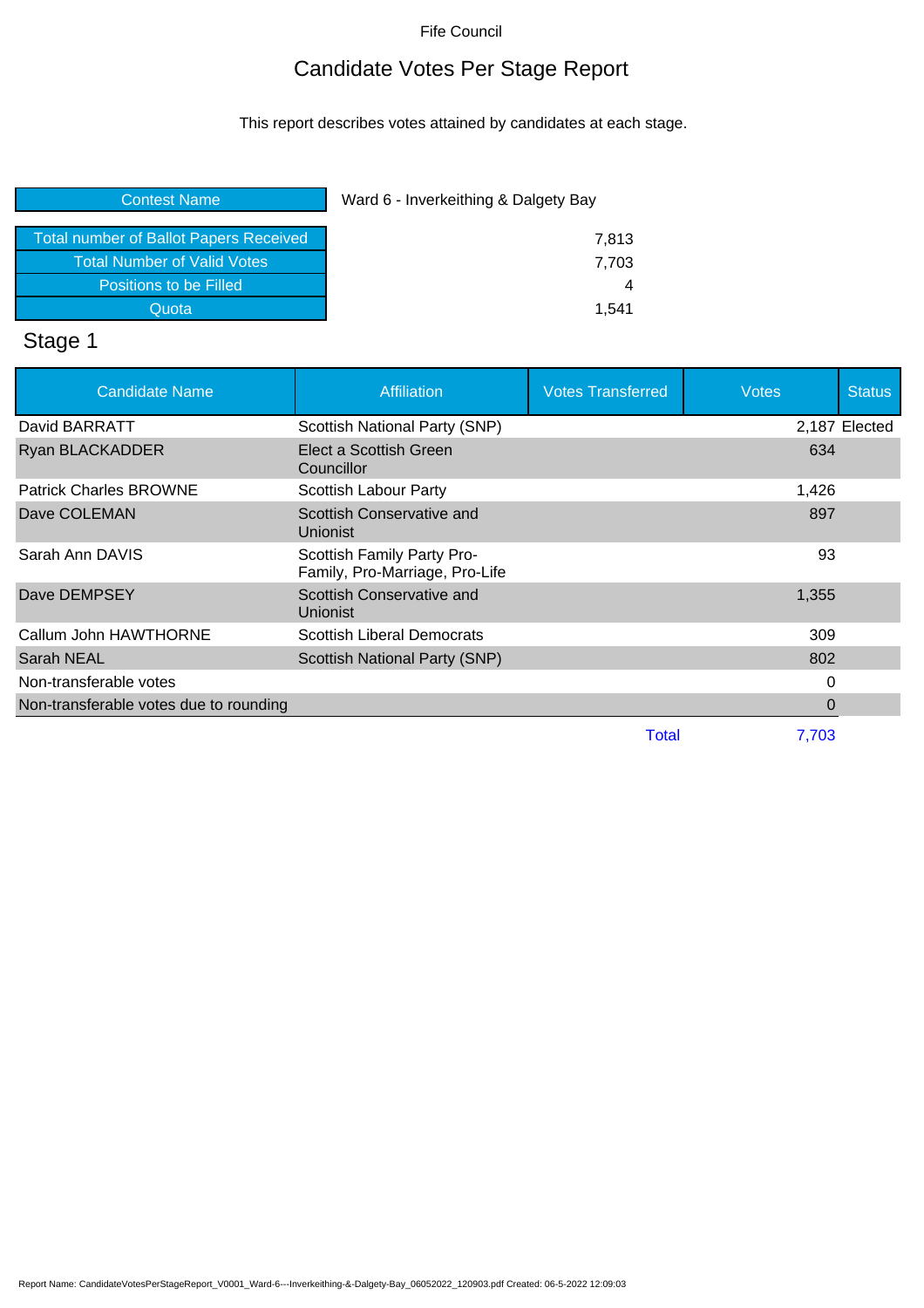# Candidate Votes Per Stage Report

This report describes votes attained by candidates at each stage.

# Stage 2

# Surplus of David BARRATT 646.00000

| <b>Candidate Name</b>                  | <b>Affiliation</b>                                           | <b>Votes Transferred</b> | <b>Votes</b>       | <b>Status</b> |
|----------------------------------------|--------------------------------------------------------------|--------------------------|--------------------|---------------|
| David BARRATT                          | Scottish National Party (SNP)                                | -646.00000               | 1,541.00000        |               |
| Ryan BLACKADDER                        | Elect a Scottish Green<br>Councillor                         | 75.02652                 | 709.02652          |               |
| <b>Patrick Charles BROWNE</b>          | Scottish Labour Party                                        | 41.94396                 | 1,467.94396        |               |
| Dave COLEMAN                           | Scottish Conservative and<br><b>Unionist</b>                 | 11.22444                 | 908.22444          |               |
| Sarah Ann DAVIS                        | Scottish Family Party Pro-<br>Family, Pro-Marriage, Pro-Life | 2.36304                  | 95.36304           |               |
| Dave DEMPSEY                           | Scottish Conservative and<br><b>Unionist</b>                 | 25.69806                 | 1,380.69806        |               |
| Callum John HAWTHORNE                  | <b>Scottish Liberal Democrats</b>                            | 7.67988                  | 316.67988          |               |
| Sarah NEAL                             | Scottish National Party (SNP)                                | 460.20204                | 1,262.20204        |               |
| Non-transferable votes                 |                                                              | 21.85812                 | 21.85812           |               |
| Non-transferable votes due to rounding |                                                              | 0.00394                  | 0.00394            |               |
|                                        |                                                              | T <sub>ofol</sub>        | <u>z zna nnnnn</u> |               |

Total 7,703.00000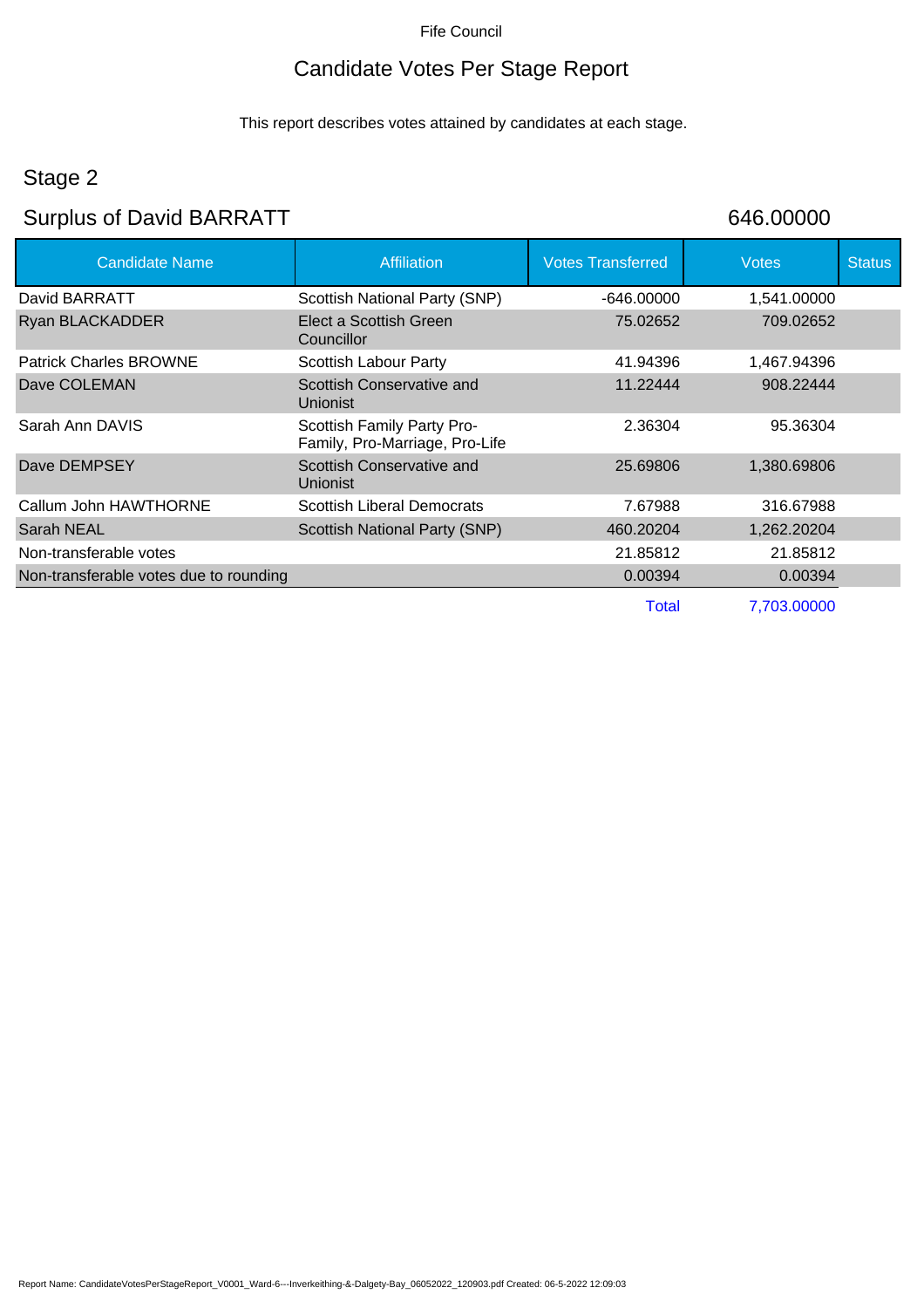#### Candidate Votes Per Stage Report

This report describes votes attained by candidates at each stage.

#### Stage 3

#### Exclusion of Sarah Ann DAVIS 95.36304

Candidate Name **Affiliation** Affiliation Votes Transferred Votes Votes Status David BARRATT Scottish National Party (SNP) 0.00000 1,541.00000 Ryan BLACKADDER Elect a Scottish Green **Councillor** 19.59076 728.61728 Patrick Charles BROWNE Scottish Labour Party 1.400000 1.471.94396 Dave COLEMAN Scottish Conservative and Unionist 15.00000 923.22444 Sarah Ann DAVIS Scottish Family Party Pro-Family, Pro-Marriage, Pro-Life -95.36304 0.00000 Dave DEMPSEY Scottish Conservative and Unionist 20.88614 1,401.58420 Callum John HAWTHORNE Scottish Liberal Democrats 13.00000 329.67988 Sarah NEAL Scottish National Party (SNP) 10.88614 1,273.08818 Non-transferable votes 12.00000 33.86206 Non-transferable votes due to rounding 0.00000 0.00000 0.00000 0.00000 0.00000 Total 7,703.00000

Report Name: CandidateVotesPerStageReport\_V0001\_Ward-6---Inverkeithing-&-Dalgety-Bay\_06052022\_120903.pdf Created: 06-5-2022 12:09:03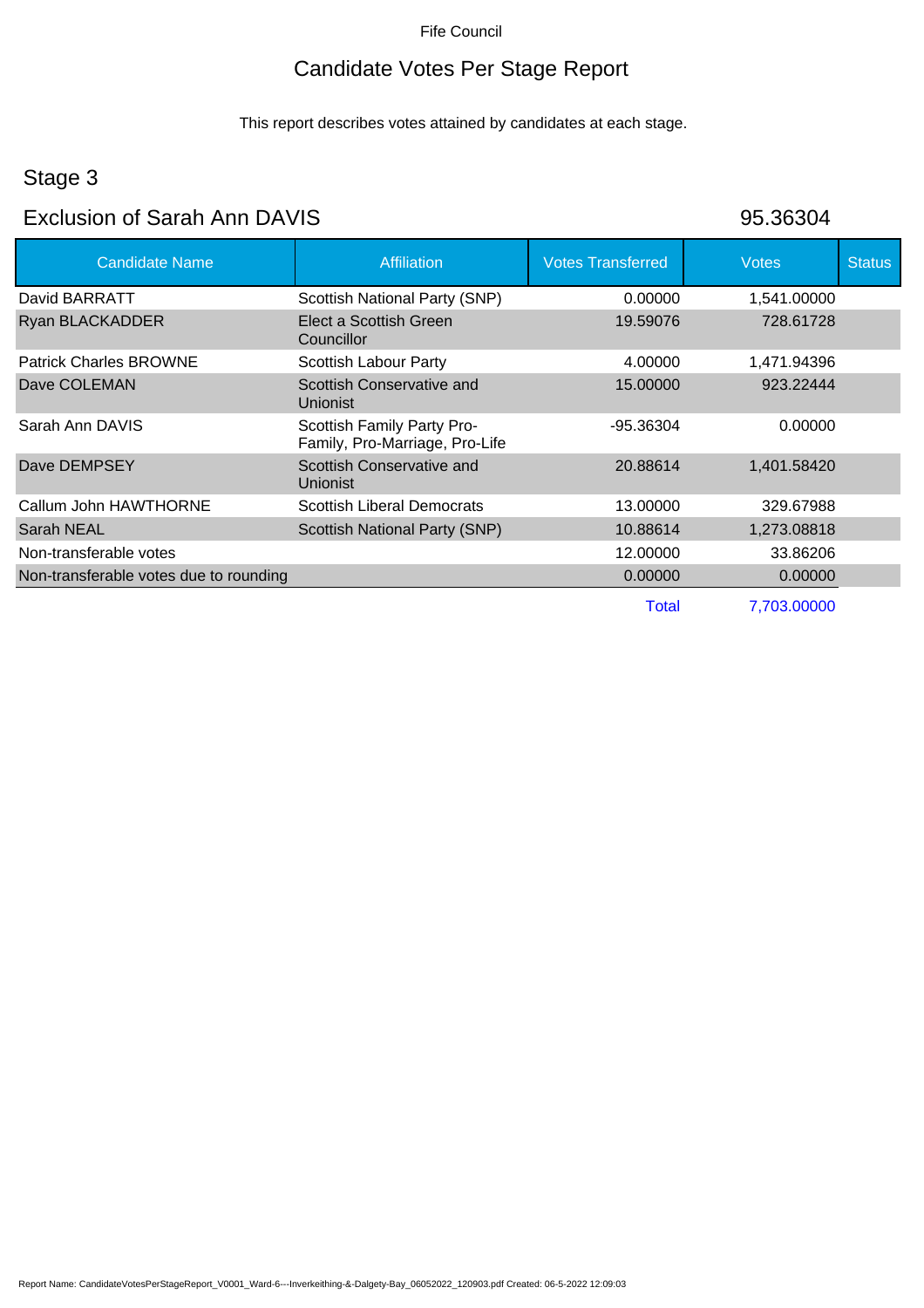# Candidate Votes Per Stage Report

This report describes votes attained by candidates at each stage.

# Stage 4

#### Exclusion of Callum John HAWTHORNE 329.67988

| <b>Candidate Name</b>                  | Affiliation                                                  | <b>Votes Transferred</b> | <b>Votes</b>        | <b>Status</b> |
|----------------------------------------|--------------------------------------------------------------|--------------------------|---------------------|---------------|
| David BARRATT                          | Scottish National Party (SNP)                                | 0.00000                  | 1,541.00000         |               |
| <b>Ryan BLACKADDER</b>                 | Elect a Scottish Green<br>Councillor                         | 62.77228                 | 791.38956           |               |
| <b>Patrick Charles BROWNE</b>          | Scottish Labour Party                                        | 140.06766                | 1,612.01162 Elected |               |
| Dave COLEMAN                           | Scottish Conservative and<br>Unionist                        | 16.59076                 | 939.81520           |               |
| Sarah Ann DAVIS                        | Scottish Family Party Pro-<br>Family, Pro-Marriage, Pro-Life | 0.00000                  | 0.00000             |               |
| Dave DEMPSEY                           | Scottish Conservative and<br><b>Unionist</b>                 | 45,00000                 | 1,446.58420         |               |
| Callum John HAWTHORNE                  | <b>Scottish Liberal Democrats</b>                            | -329.67988               | 0.00000             |               |
| Sarah NEAL                             | Scottish National Party (SNP)                                | 23.36304                 | 1,296.45122         |               |
| Non-transferable votes                 |                                                              | 41.88614                 | 75.74820            |               |
| Non-transferable votes due to rounding |                                                              | 0.00000                  | 0.00000             |               |
|                                        |                                                              | Total                    | <u>z zus uuuu</u>   |               |

Total 7,703.00000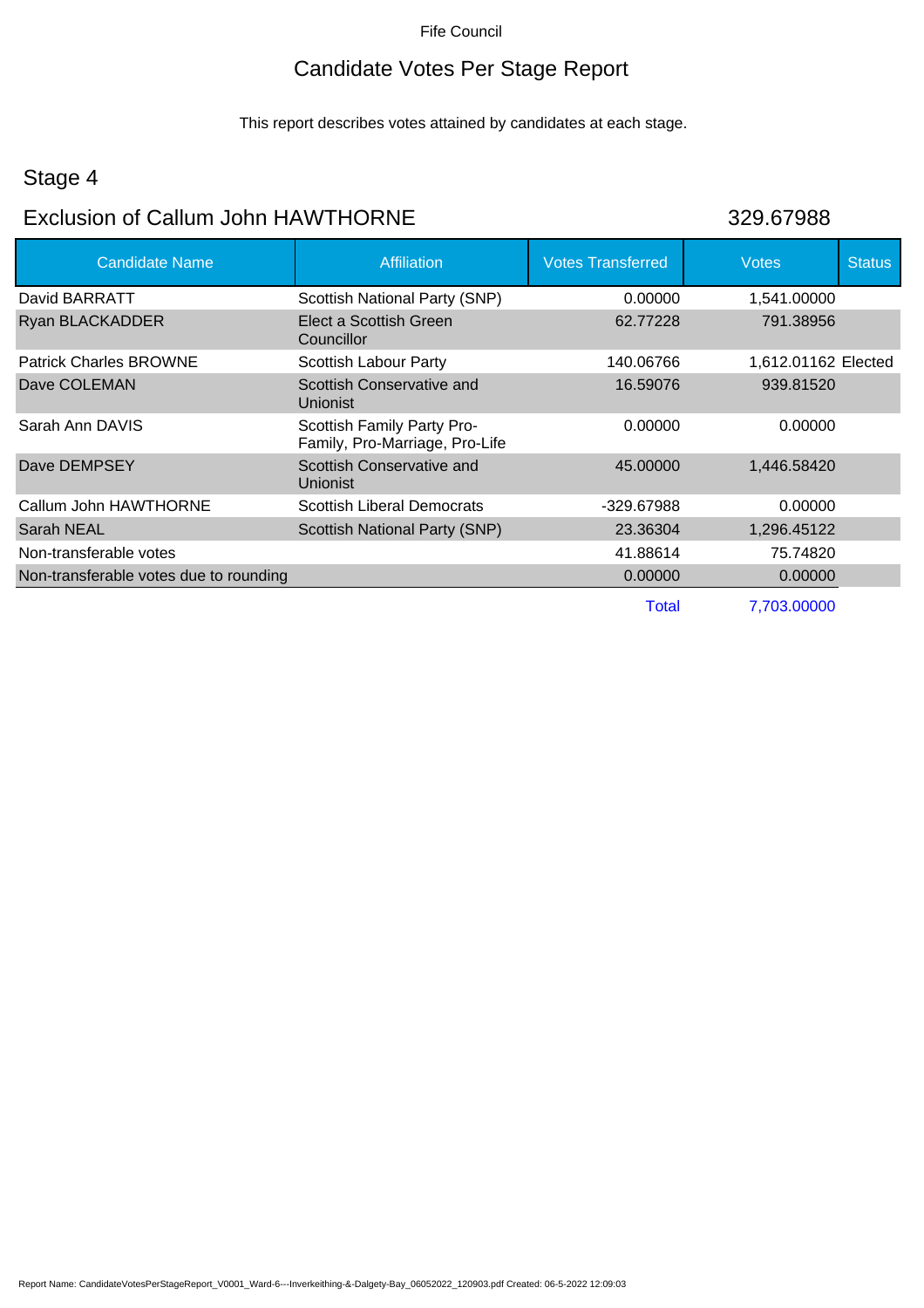# Candidate Votes Per Stage Report

This report describes votes attained by candidates at each stage.

# Stage 5

# Surplus of Patrick Charles BROWNE 71.01162

| <b>Candidate Name</b>                  | <b>Affiliation</b>                                           | <b>Votes Transferred</b> | <b>Votes</b> | <b>Status</b> |
|----------------------------------------|--------------------------------------------------------------|--------------------------|--------------|---------------|
| David BARRATT                          | Scottish National Party (SNP)                                | 0.00000                  | 1,541.00000  |               |
| Ryan BLACKADDER                        | Elect a Scottish Green<br>Councillor                         | 16.04608                 | 807.43564    |               |
| <b>Patrick Charles BROWNE</b>          | Scottish Labour Party                                        | -71.01162                | 1,541.00000  |               |
| Dave COLEMAN                           | Scottish Conservative and<br>Unionist                        | 10.83425                 | 950.64945    |               |
| Sarah Ann DAVIS                        | Scottish Family Party Pro-<br>Family, Pro-Marriage, Pro-Life | 0.00000                  | 0.00000      |               |
| Dave DEMPSEY                           | Scottish Conservative and<br>Unionist                        | 10.16049                 | 1,456.74469  |               |
| Callum John HAWTHORNE                  | <b>Scottish Liberal Democrats</b>                            | 0.00000                  | 0.00000      |               |
| Sarah NEAL                             | Scottish National Party (SNP)                                | 6.49706                  | 1,302.94828  |               |
| Non-transferable votes                 |                                                              | 27.47101                 | 103.21921    |               |
| Non-transferable votes due to rounding |                                                              | 0.00273                  | 0.00273      |               |
|                                        |                                                              | Total                    | 7,703.00000  |               |

Report Name: CandidateVotesPerStageReport\_V0001\_Ward-6---Inverkeithing-&-Dalgety-Bay\_06052022\_120903.pdf Created: 06-5-2022 12:09:03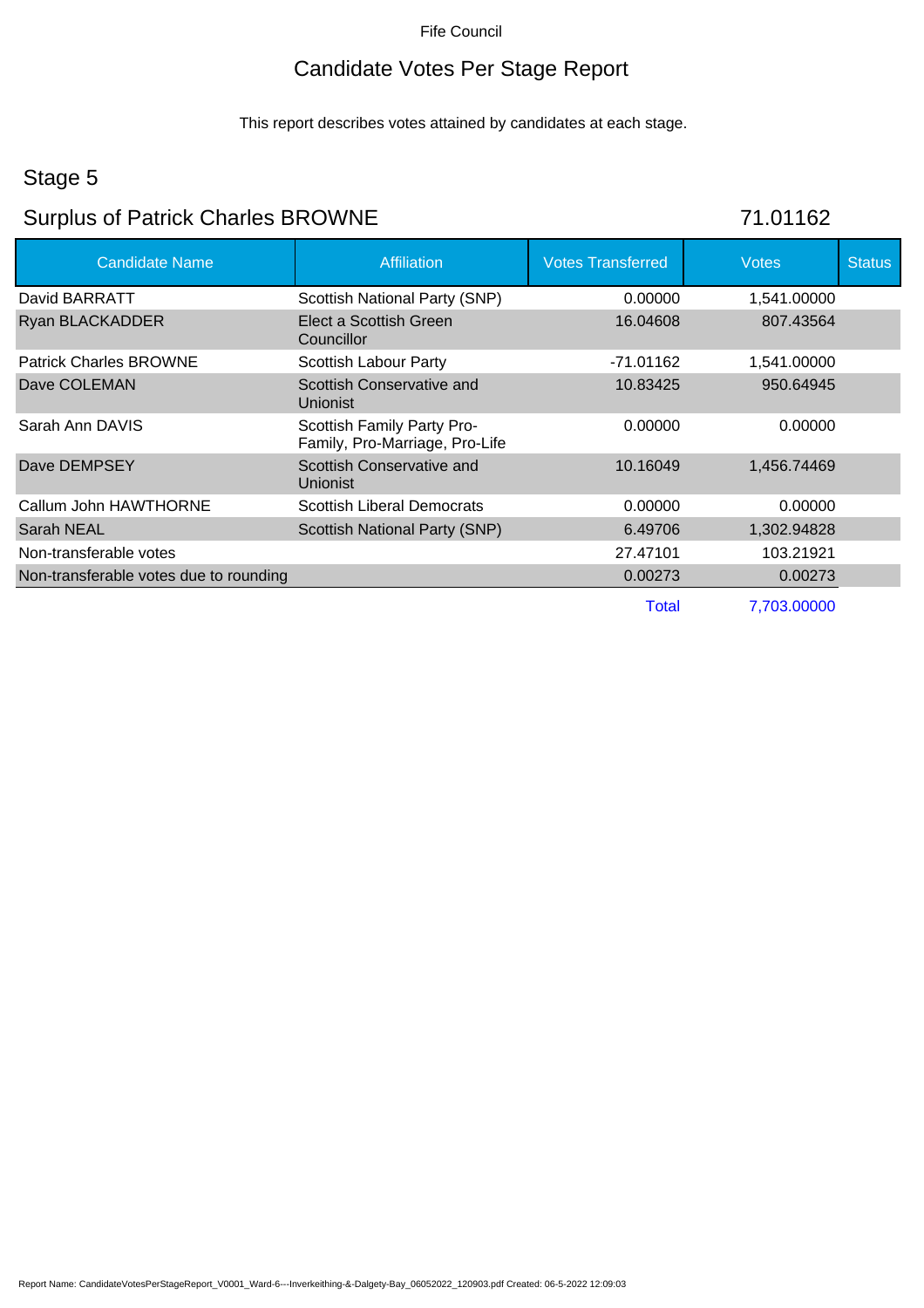# Candidate Votes Per Stage Report

This report describes votes attained by candidates at each stage.

#### Stage 6

# Exclusion of Ryan BLACKADDER 807.43564

| <b>Candidate Name</b>                  | Affiliation                                                  | <b>Votes Transferred</b> | <b>Votes</b>        | <b>Status</b> |
|----------------------------------------|--------------------------------------------------------------|--------------------------|---------------------|---------------|
| David BARRATT                          | Scottish National Party (SNP)                                | 0.00000                  | 1,541.00000         |               |
| Ryan BLACKADDER                        | Elect a Scottish Green<br>Councillor                         | $-807.43564$             | 0.00000             |               |
| <b>Patrick Charles BROWNE</b>          | Scottish Labour Party                                        | 0.00000                  | 1,541.00000         |               |
| Dave COLEMAN                           | Scottish Conservative and<br><b>Unionist</b>                 | 39.93059                 | 990.58004           |               |
| Sarah Ann DAVIS                        | Scottish Family Party Pro-<br>Family, Pro-Marriage, Pro-Life | 0.00000                  | 0.00000             |               |
| Dave DEMPSEY                           | Scottish Conservative and<br><b>Unionist</b>                 | 37.54183                 | 1,494.28652         |               |
| Callum John HAWTHORNE                  | <b>Scottish Liberal Democrats</b>                            | 0.00000                  | 0.00000             |               |
| Sarah NEAL                             | Scottish National Party (SNP)                                | 460.63668                | 1,763.58496 Elected |               |
| Non-transferable votes                 |                                                              | 269.32654                | 372.54848           |               |
| Non-transferable votes due to rounding |                                                              | 0.00000                  | 0.00000             |               |
|                                        |                                                              | Total                    | 7,703.00000         |               |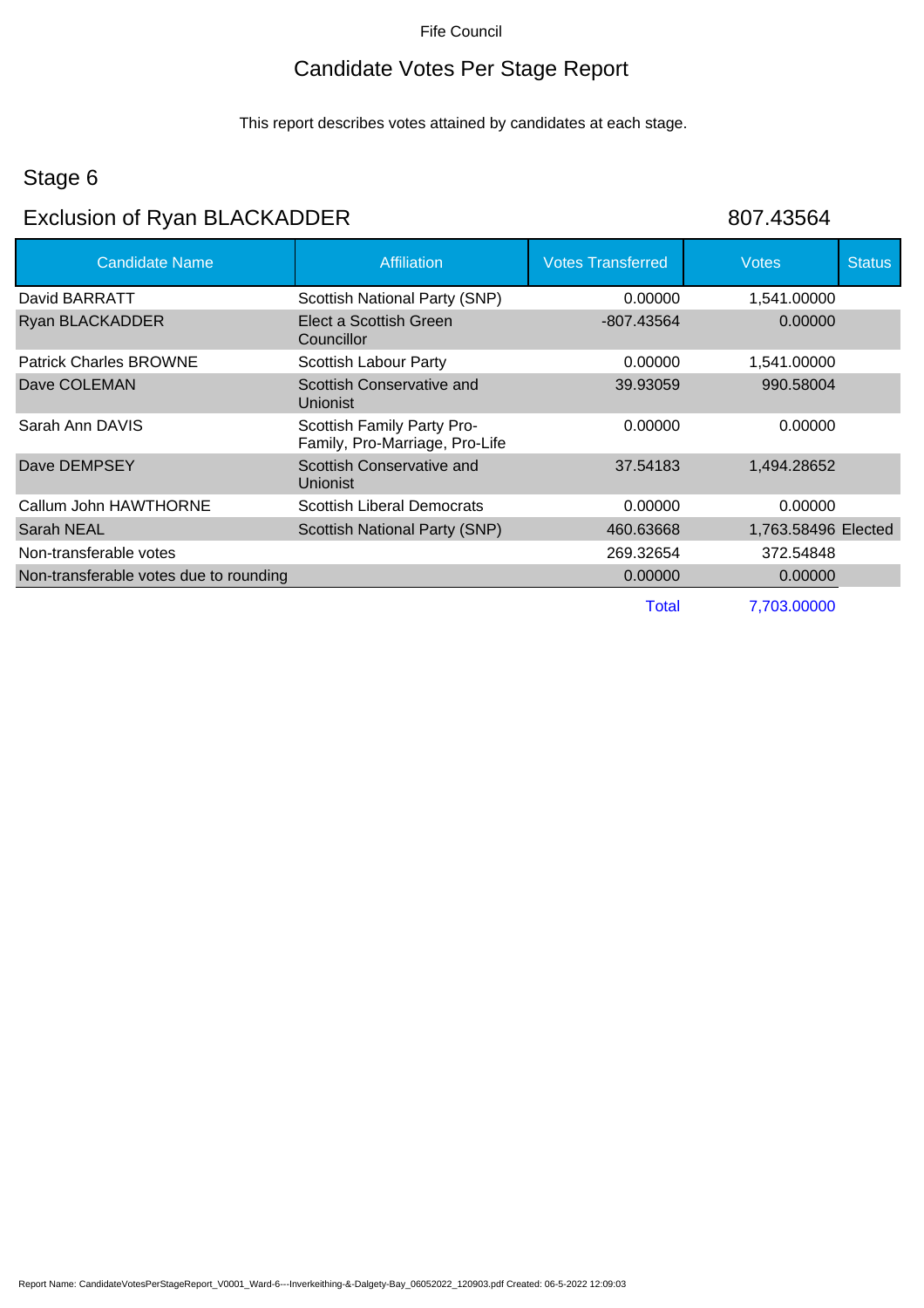# Candidate Votes Per Stage Report

This report describes votes attained by candidates at each stage.

# Stage 7

# Surplus of Sarah NEAL 222.58496

| <b>Candidate Name</b>                  | <b>Affiliation</b>                                           | <b>Votes Transferred</b> | <b>Votes</b> | <b>Status</b> |
|----------------------------------------|--------------------------------------------------------------|--------------------------|--------------|---------------|
| David BARRATT                          | Scottish National Party (SNP)                                | 0.00000                  | 1,541.00000  |               |
| Ryan BLACKADDER                        | Elect a Scottish Green<br>Councillor                         | 0.00000                  | 0.00000      |               |
| <b>Patrick Charles BROWNE</b>          | Scottish Labour Party                                        | 0.00000                  | 1,541.00000  |               |
| Dave COLEMAN                           | Scottish Conservative and<br>Unionist                        | 24.27655                 | 1,014.85659  |               |
| Sarah Ann DAVIS                        | Scottish Family Party Pro-<br>Family, Pro-Marriage, Pro-Life | 0.00000                  | 0.00000      |               |
| Dave DEMPSEY                           | Scottish Conservative and<br>Unionist                        | 24.89230                 | 1,519.17882  |               |
| Callum John HAWTHORNE                  | <b>Scottish Liberal Democrats</b>                            | 0.00000                  | 0.00000      |               |
| Sarah NEAL                             | Scottish National Party (SNP)                                | $-222.58496$             | 1,541.00000  |               |
| Non-transferable votes                 |                                                              | 173.41121                | 545.95969    |               |
| Non-transferable votes due to rounding |                                                              | 0.00490                  | 0.00490      |               |
|                                        |                                                              | Total                    | 7,703.00000  |               |